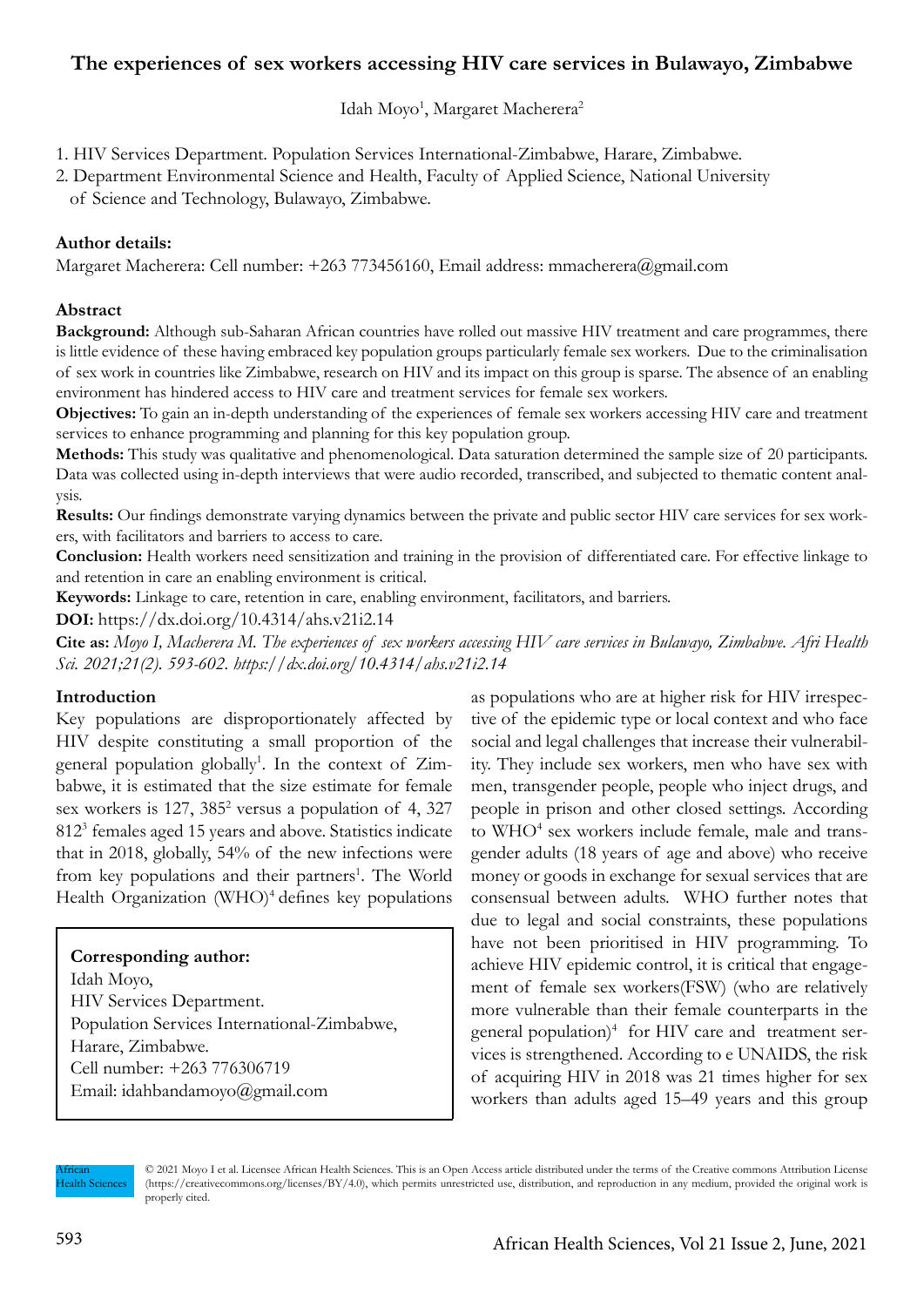accounted for 6% of new infections globally<sup>1</sup>. Despite being the most affected by HIV, key population groups still have reduced access to HIV care. They face barriers to treatment associated with stigma and discrimination and criminalization of their services and behaviour making it difficult to track various steps along the HIV care continuum<sup>1,5,6,7</sup>.

HIV epidemiology, access, and utilization of HIV care services among FSW in sub-Saharan Africa remain poorly understood. In 2018, 25% of the new infections in eastern and southern Africa were from key populations and their partners (3% from sex workers, whilst 10% from clients of sex workers and sex partner of other key populations, 12% from other key population goups). UNAIDS estimated that 37,9 million people were living with HIV and there were 1.7 million new infections globally at the end of 2018. Sub-Saharan Africa is still at the epicentre of the global HIV epidemic, with 61% of all HIV new infections occurring in this region in 20181 . Bulawayo, in Zimbabwe where this study was undertaken, had a population of 676, 650<sup>8</sup>. The three Matabeleland provinces (among which Bulawayo falls) have the highest HIV prevalence in Zimbabwe, disaggregated thus: Matabeleland North (18.3%), Matabeleland South (21.2%) and Bulawayo Metropoli $tan(19.1\%)$ <sup>9</sup>.

A cohort analysis of data for sex workers in Zimbabwe from 2009 to 2013 showed an HIV incidence of more than 10 new cases per 100 person-years at risk<sup>10</sup>. A population-based survey from the Sisters Antiretroviral therapy Programme for Prevention of HIV, showed that in Zimbabwe the HIV prevalence among sex workers was 57.1% in 2018<sup>11</sup>. In eastern and southern Africa, for the majority of the countries, epidemiological data on key populations is either scanty or non-existent $1,12$ . Effective programming targeting this group depends on evidence-based research. In line with the 95,95,95 UNAIDS strategy and commitments that aim at accelerating HIV response and a reduction in new HIV infections, it is critical that key population groups have access to HIV care services. WHO posits that it is difficult to estimate the full extent of key population access to services due to a lack of data and challenges in data  $disaggregation<sup>13</sup>$ . Curbing the HIV epidemic will not be possible without reaching key populations such as sex workers who carry a higher risk of HIV infection and have a poorer access to HIV prevention and care<sup>13,14,15</sup>. Therefore, it was important to gain an in-depth understanding of the lived experiences of this group as they accessed HIV care and treatment services in Bulawayo,

since they are vulnerable to the epidemic. In line with strategies of achieving HIV epidemic control, the findings of this study are critical in programming for key populations.

## **Methods**

## **Study design**

A phenomenological qualitative descriptive study was conducted. It explored and described the lived experiences of HIV positive FSW who accessed HIV care services.

# **Study setting**

The study was set in state owned and private health care facilities in Bulawayo, Zimbabwe that offer HIV care services (HIV testing, ART initiation, adherence counselling and viral load monitoring). The service providers in these facilities included: nurses, primary care counsellors and the medical doctors. The operating hours varied in these clinics; with the state-owned facilities opening from 8am to 4pm from Monday to Friday and 8am to 1pm on Saturday, whilst the private clinics were open on Monday to Saturday from 8am to 4pm. Generally, the state-owned facilities cater for all population groups and are high volume facilities. On the other hand, the private ones largely focus on increasing service access to key population groups. A total of five facilities were included. Of these, one was private while the other four were state owned. This information was established during the interview process since the participants were recruited from a key population organisation and not from the health facilities.

### **Study Population**

The study population was of HIV positive female sex workers that were utilising HIV care services in public and private health care facilities in Bulawayo. In this study, the term sex worker was used to refer to any female aged 18 years and above who consents to having sex with a man for monetary or other benefits as an occupation. Whilst young women selling sex (below the age of 18 years) could have been available at the study setting, they were not included as study participants for ethical reasons since parental consent would have been required. This may have been difficult since parents/ guardians may not be aware of their occupation as sex workers. Admittedly, their inclusion could have brought different and unique experiences in accessing HIV care and treatment services. Judgemental purposive sampling was used to recruit participants for this study<sup>16</sup>. The inclusion criteria for participating in the study was as follows: being a self-identified, female sex worker liv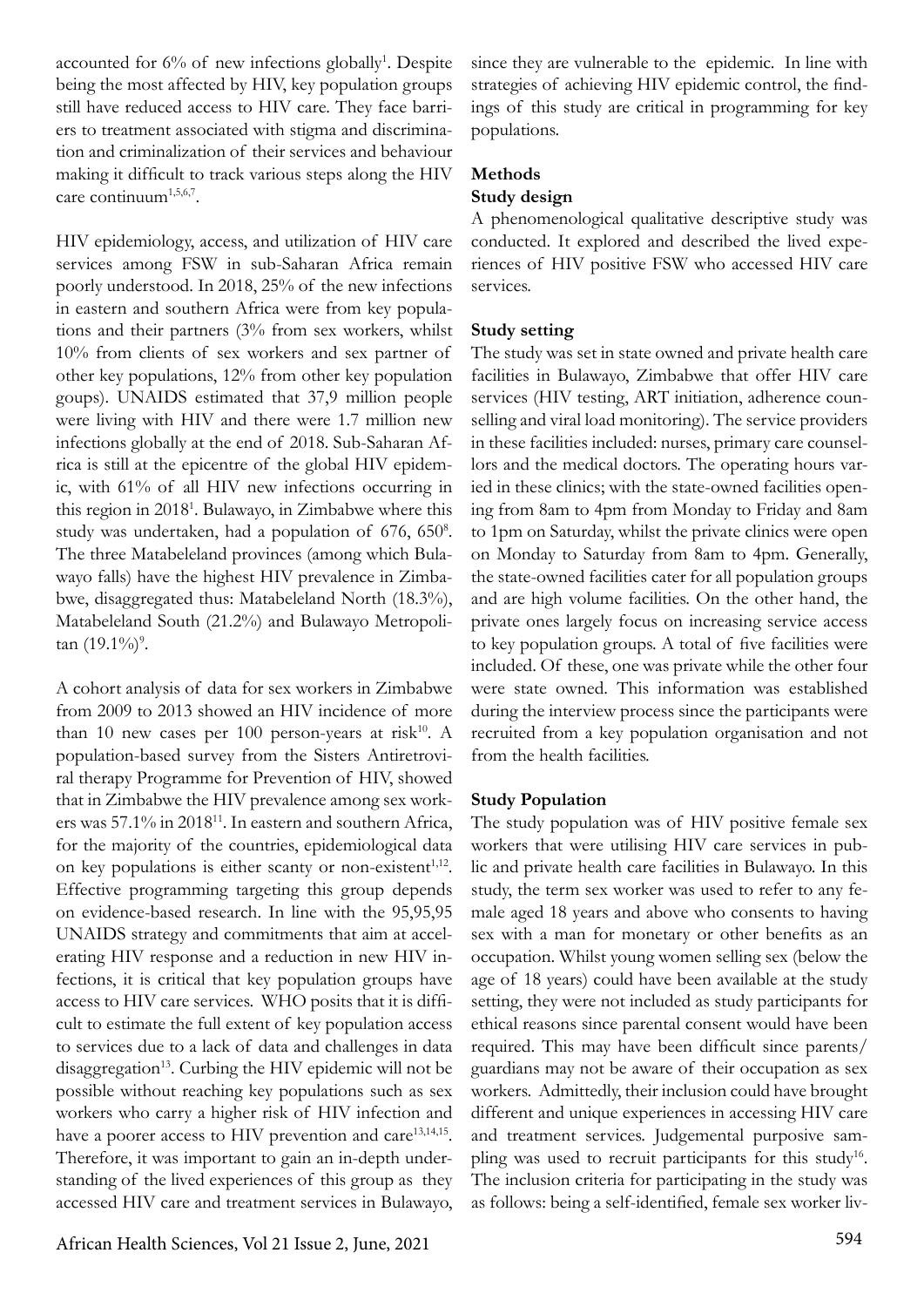ing with HIV, aged 18years and above, receiving HIV care services in the study settings and been on antiretroviral therapy for a period of 6 months to 5 years(a period perceived to be long enough for the participants to have gained experiences relevant for the phenomenon under study). Participants were invited by telephone to take part in the study after their contact details were obtained from an organization that provides services for key population groups. The sample size of 20 participants was determined by data saturation. For this study, saturation was attained (at participant number fifteen) when no new information emerged and there was only repetition of previously collected data. Five more additional participants were interviewed before closure was reached at participant number 20.

### **Data Collection**

Data was collected from 15 December 2018 to 15 March 2019. All study participants were interviewed in Ndebele by two researchers who had the competence and experience of working with sex workers. The interviews were unstructured, in-depth, and open-ended. The researchers initially posed a grand tour question as follows: "What have been your experiences as you accessed care in the clinics from the time you tested HIV positive up to now?" Probing questions were further asked to ensure clarity. To ensure privacy and confidentiality, the research participants were always interviewed in a selected private room. To ensure authenticity and a clear audit trail, the interviews were audio recorded and later transcribed verbatim by both researchers within 48 hours of conducting the interview. The researchers worked on the transcriptions independently and later compared notes. Since both researchers are fluent in both languages, they translated the transcriptions from Ndebele to English. An independent analyst was requested to analyse all the transcripts and this report was compared with initial results for data analysis as a measure to enhance credibility of data. The interpretations were discussed and verified with the researchers. Both researchers are public health specialists with vast experience in qualitative research. One of them teaches public health at a local university, while the other works for a Non-Governmental Organization that provides services for key populations.

The researchers also made use of field notes during data collection. A reflexive diary was utilised as an organisational tool in general. It was also used for capturing non-verbal expressions of the interviewee and noting anomalies during the interview. The same diary was also used to reflect on the interview experience, capture the dominant themes and how the researchers felt during the interviews. The duration of each interview was about 30 to 45 minutes for all participants to express their views regarding the phenomenon under study.

### **Measures to ensure trustworthiness**

To ensure trustworthiness and rigour, the following measures were taken: use of reflexive diary, co-coder, peer debriefing, keeping a detailed records and member checking17. A reflective diary was kept by researchers for ensuring neutrality and objectivity. The reflexive diary was used to among other things capture the emotional state of the researcher such as 'feeling angry' which could negatively impact on the researcher's objectivity. Peer evaluation and use of a third person (co-coder) to code data with the researchers were used to enhance credibility and inter-coder reliability was established. Records were kept locked in a cupboard in the office of the principal investigator. This way an audit trail was left to be followed by any researcher. To enhance honest and deeper reflective analysis by the researchers, peer debriefing was done, and irregularities identified were addressed. By coding and recoding comparing the themes and categories with a co-coder, researchers ensured dependability. To enhance authenticity, verbatim extracts from the interviews were utilised. To further enhance credibility, member checking was used when the researchers went over the individual transcripts with each participant. A week after the interview, the researchers re-engaged and invited participants through telephone calls to the same venue of the initial interview to review their individual transcripts. This was meant to give the research participants an opportunity to react, to ensure that there were no distortions or missing data and to allow them to check and verify information recorded<sup>17</sup>. No departures were noted from what they had said.

### **Data Analysis**

For sample description, socio-demographic data were summarized. The two researchers transcribed the data verbatim. Transcripts were then analysed manually using thematic analysis according to Braun and Clark<sup>18,19</sup>. Both researchers, a co-coder and an independent analyst were involved in data analysis.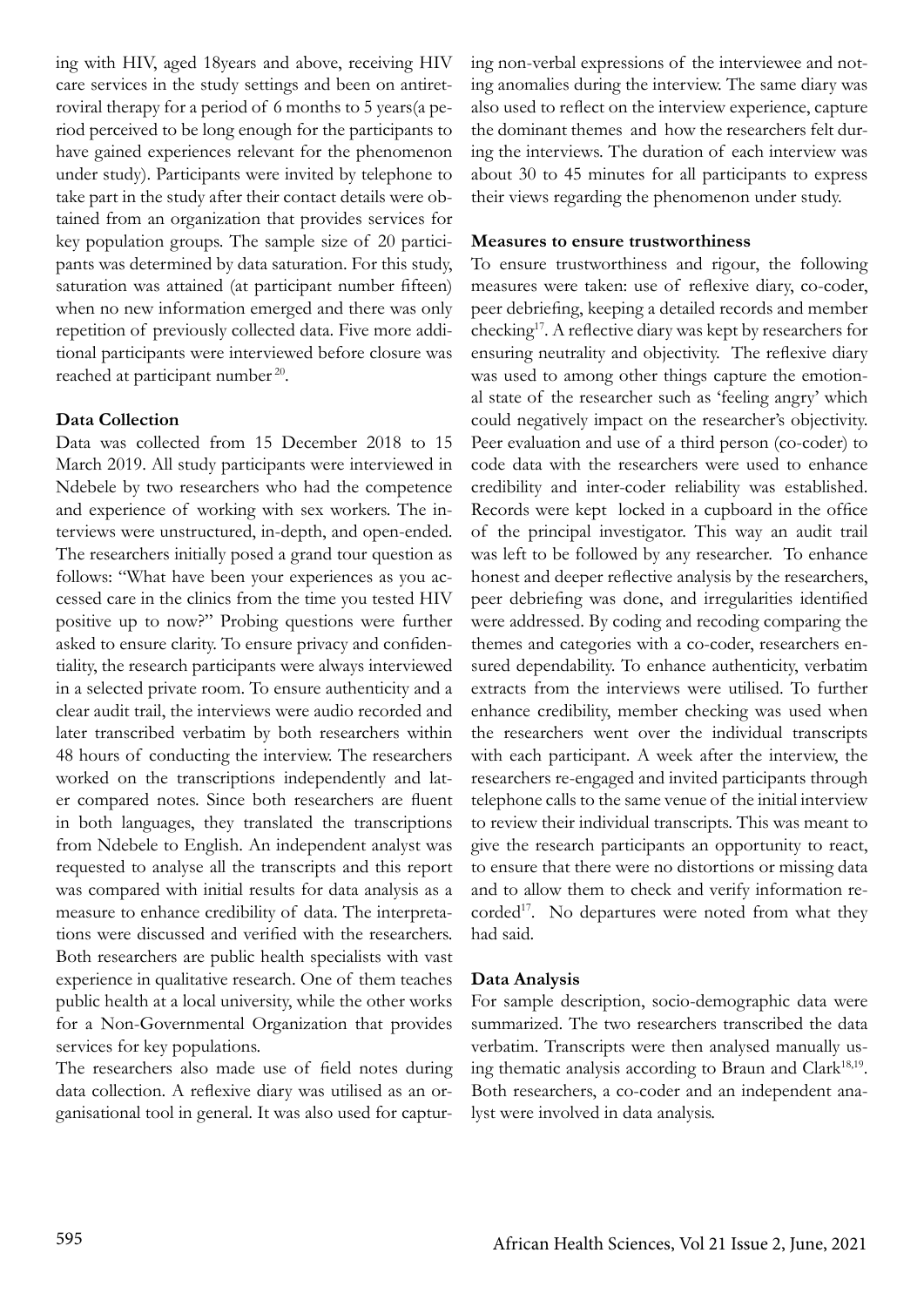| Superordinate<br>theme                       | Themes                     | <b>Sub-themes</b>                      |
|----------------------------------------------|----------------------------|----------------------------------------|
| <b>Access to HIV</b><br><b>Care Services</b> | Health Care System factors | Perception about quality of care       |
|                                              |                            | Positive Perception                    |
|                                              |                            | Negative attitude of service providers |
|                                              |                            | Delays in service provision            |
|                                              | <b>HIV Related Factors</b> | Counselling content                    |
|                                              |                            | Stigma and discrimination              |
|                                              |                            | Disclosure                             |
|                                              |                            | Social support                         |
|                                              | Socioeconomic factors      | Travelling costs                       |
|                                              |                            | Loss of time when not selling          |

**Table 1:** Summary of superordinate themes, themes and sub-themes

#### **Ethical Measures**

The research study had ethical approval from the Medical Research Council of Zimbabwe [MRCZ] (Ethics Clearance Number MRCZ/A/2338) and Ministry of Health and Child Welfare. Authority to gain access to the study participants was obtained from the Sexual Rights Centre. Written informed consent was obtained according to principles of good clinical practice. The purpose, benefits and possible risks were explained to study participants. Also, the fact that participation was purely voluntary and that the interviews were going to be audio recorded was highlighted. The research participants were also informed that they had a right to withdraw from the study at any time if they so wished, without even giving the reason without prejudice. Anonymity and confidentiality were observed as the names of either the participants or institution were never used. A USD10 reimbursement was provided to each participant per each visit to cover transport costs.

### **Findings**

### **Biographic information**

The study participants consisted of 20 females aged between 25 and 45 years, and self-identified as sex workers. All participants had no other form of employment apart from sex work.

## **Factors affecting access to HIV care services Perception of the quality of care Positive Perceptions**

The services were perceived to be comprehensive and the nurses to be caring. An example is reflected by the following extract: "*I also get additional services such as TB screening, cervical cancer screening and viral load monitoring. If I am going for counselling, they check if the viral load was done. The nurses also have a caring attitude*." (42 years, 4 years on ART, private clinic)

#### **Negative perceptions**

On the other hand, nurses were perceived to be non-caring and clients were afraid to approach or ask for any clarification as displayed by these extracts: "*I don't ask,*  because the nurses have a non-caring attitude and they will tell *you there are many people outside to be attended to, so that opportunity is missing*." (40 years, 29 months on ART, state owned facility)

"*I had an experience where I had misplaced my O.I (Opportunistic Infections) client care card, went to the clinic with my old card, and also knew my file number. Explained my situation but I was in an indirect way punished, served last. When I had come at 7am and only to be attended to at 4pm*." (42years, 5years on ART, state owned facility)

### **Delays in service provision**

The majority of clients indicated that the services were slow: ''*The services are very slow. The clinic opens at 8am, the nurses start serving the clients at 10 or 11 am, after having arrived at the clinic at 3am*." (37 years, 35 months on ART, state owned facility)

Also, the clients felt that the set review dates were not convenient for them because of their job: "*…the problem is that at times the review date that I am given coincides with the time/month-end I would be busy. When these dates are given, nurses expect us to keep the appointment, which becomes a challenge*." (33 years, 30 months on ART, state owned facility)

Because of their work, these clients preferred a booking system and expressed it thus: "*The problem is that at the clinic we are not afforded appropriate time to get our medicines supplies, at times I do not sleep at home, would be in the streets looking for money, hence I prefer a booking system*." (43 years, 3 years on ART, state owned facility)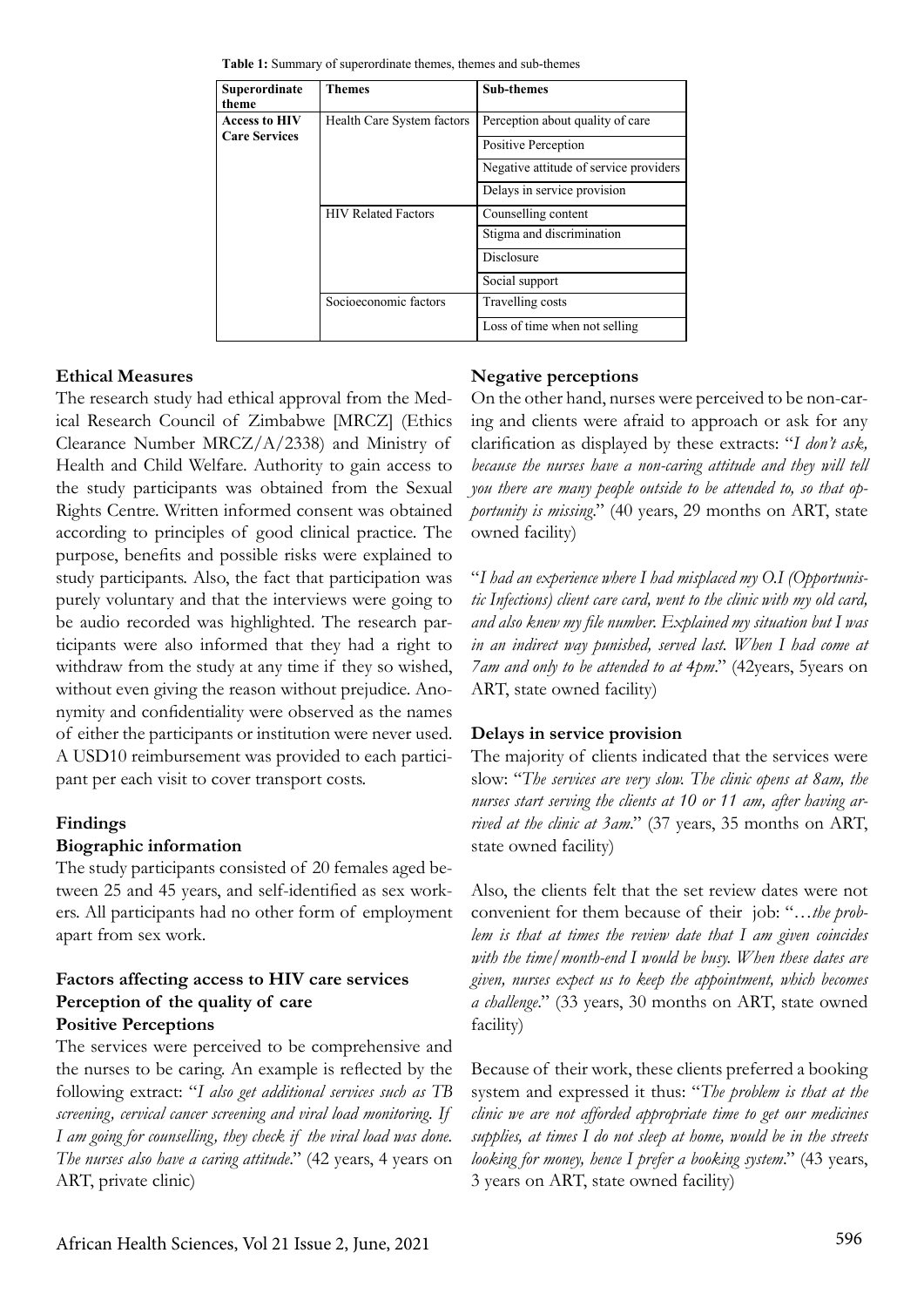However, the situation was different at a private setting as shown in the extract: "*Since I go to the facility on a booked appointment, I have never experienced any delays, I am always served on time*." (35 years, 2years on ART, private clinic)

# **HIV Related Factors Counselling Content**

Counselling content was comprehensive as displayed by the following extract: "*Counselling included adherence to ART, disclosure, safer sex in relation to my profession and the importance of keeping review dates*." (25 years, 2 years on ART, private clinic)

Whilst counselling was perceived to be comprehensive, focusing on specific HIV care related issues it was not individualised as shown by the citation below: "*The nurses do not know that I am a sex worker because they have never asked me what I do for a living. Counselling dwelt on general issues such as taking of ARVs, viral load monitoring and disclosur*e" (37years, 5 years on ART, state owned facility)

Care was generalised as shown in the following extract: "When we get to the clinic, we get the cards to the clerk for stamping. Thereafter, we go and queue for tablets, "*just hear next, next, use the next system*". *The nurses do not even talk to you, in most instances they will be charting to each other*". (34 years, 3 years on ART, state owned facility)

# **Stigma and Discrimination**

The majority of clients never disclosed to the health workers that they did sex work, however those that were brave enough to disclose, felt that the service providers displayed discriminatory behaviour : " *After asking me about what I do for a living, I told them I was a sex worker and they started calling me names*.'' They called each other and made remarks such as "*Why do sex work at this age? Is there nothing else that you can do besides sex work?*" (35 years, 32 months on ART, state owned facility)

On a related note, one participant said: "*Instead of them getting to understand what made me get into sex work, they made concluding remarks without understanding my background. Furthermore, they were asking personal*  $\breve{c}$  *sensitive questions such as how do you charge?*" (32years, 37 months on ART, state owned facility)

The findings also show that elements of stigmatization interfered with retention in care, pushing some study participants to self-transfer. The statement below shows how the client expressed herself: "*I left …, without telling them that I am transferring to this facility, but they have never followed up to check on me since the past two years. At this facility I have not experienced any form of stigma. Besides, they have a booking system which works out convenient for me*"

(40 years, 4 years on ART, private clinic)

## **Disclosure**

Due to the fact that sex work is criminalised in Zimbabwe, the majority of participants in this study found it unnecessary to disclose to the service providers that in actual fact they earn a living by doing sex work: "*I heard others indicating they went for STI treatment and nurses disclosed information to other people or got embarrassed in-front of other clients. I found it convenient for me not to disclose that I am a sex worker. Even then they have never asked how I earn a living*." (29 years, 3 years on ART, state owned facility)

However, another client had a different experience as shown thus: ''*The nurse made an indication of the importance of talking about myself, so that she could understand me for better care. I disclosed that I was a sex worker on the first visit at the ART facility. I was treated just like any other client and did not feel discriminated*". (35 years, 2years on ART, private clinic)

# **Social Support**

The participants in this study indicated that they got support from their peers and family members as depicted below:

"*I got support from my friends/colleagues for example reminder about time of taking the medication and accompaniment to the clinic. I was also supported by peer counsellors at this facility*" (39 years, 4 years on ART, private clinic)

"*My mother has been my pillar of strength. During the first days she would go with me to the clinic*." (28 years, 18 months on ART, state owned facility)

### **Socio-economic Factors Travelling Costs**

Distance and related transport costs became a factor because some sex workers preferred to access HIV care and treatment services in facilities away from their places of residence or work. Prior to this there were no transport costs as services were accessed locally. They felt that this would give them some kind of anonymity and not compromise their work: "*Because I did not want to meet my neighbours or the nurses from the nearby clinic, I preferred to get my ARVs from another clinic*." (35 years, 3 years on ART, state owned facility)

The participants acknowledged the additional travel costs, but still felt the advantages outweighed the disadvantages. The extract below shows that: "*True, there is a cost due to distance to the other clinic, but it is better than having my identity exposed and leading to possible loss of income from my clients. However, I have to wake up at 3am on the day of review*." (30 years, 39 months on ART, state owned facility)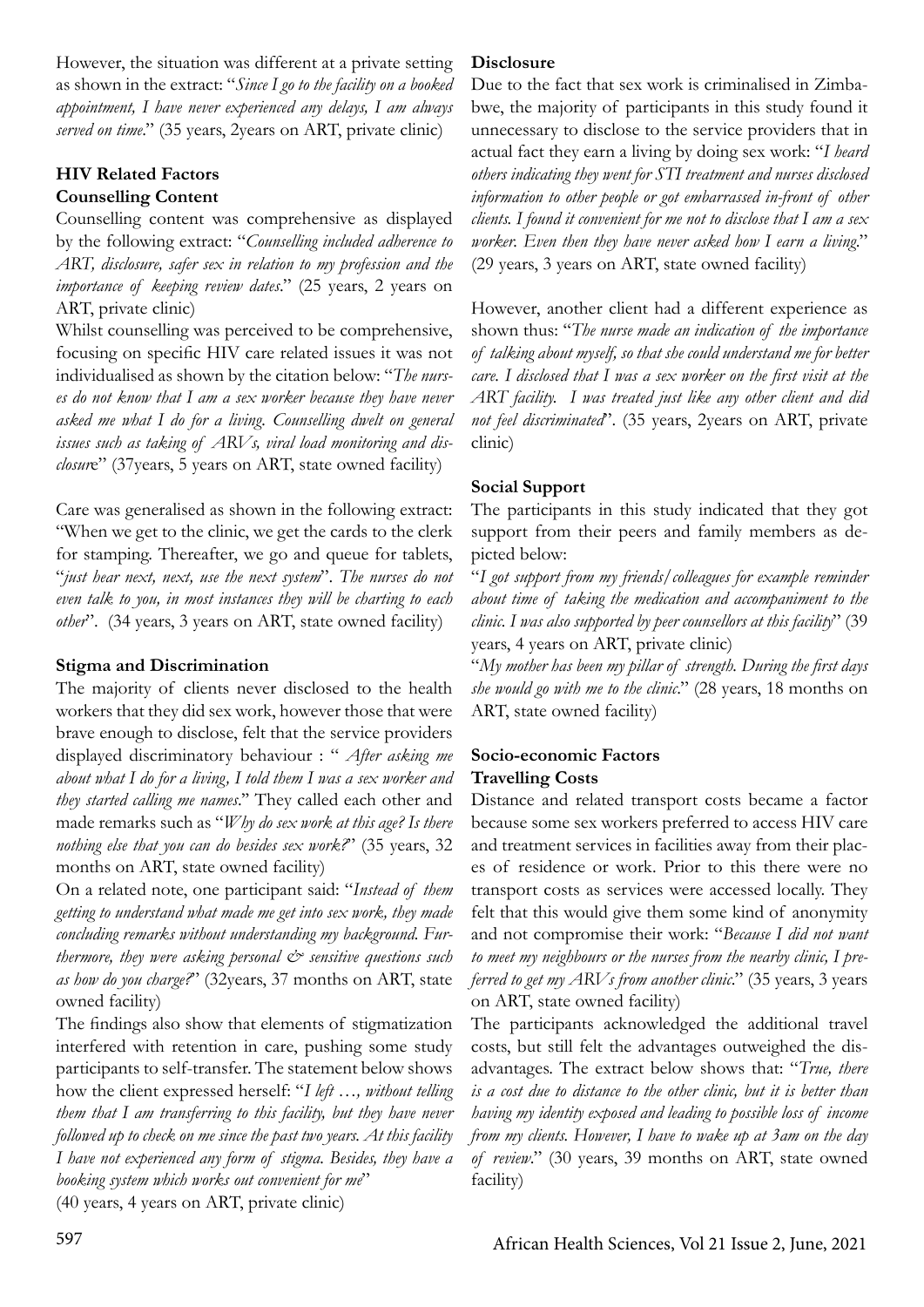## **Loss of earning when not selling**

The majority of sex workers felt that they were inconvenienced and had loss of earnings because of spending a lot of time in the clinic during review days: "*… but my challenge was that I used to stay at X Suburb but getting my supplies at Y Suburb clinic. I would wake up at 4am, only to be served at 12 pm. I wish I could get a place where I am served on time*." (36 years, 4 years on ART, state owned facility)

### **Discussion**

One of the key study findings was that care and counselling at state owned facilities were generalised. There were also incidences of stigma and discrimination as well as delays in service provision. The situation was, however, different at private facilities.

This study adds to the body of knowledge by other researchers in the region<sup> $20,21$ </sup>. The findings of this study will add to the corpus of knowledge and assist in programming HIV services for this group and assist in policy formulation for differentiated care services for key populations. The findings suggest that the health care system can either be a barrier or a facilitator to accessing HIV care and treatment services. Good quality health services found expression in the form of polite expressions and caring nurses as well as follow up structures. Related studies on the comprehensiveness of the HIV care package in Rwanda and Nigeria also concur with these findings<sup>22,23</sup>. Conversely, barriers identified were negative staff attitudes, breaches of confidentiality, hostility and humiliating comments, stigma and discrimination as was found in other studies20,24,25,26. The aforementioned positive and negative experiences found in this study are also documented in other studies<sup>27,28</sup>. Negative attitudes by health service providers lead to non-disclosure by clients of their profession (sex work). There is need for in-service training of healthcare workers that sensitizes them to offer non-discriminatory services and eliminating stigma against female sex workers. There is sufficient evidence of the effectiveness of this approach as was demonstrated by studies in South Africa<sup>29,30</sup>.

This and other studies, demonstrate the key role of socio-economic factors in accessing HIV care services<sup>29</sup>. Proximity to health facilities was seen as an advantage by some as it resulted in cost cutting. However, another group preferred to defy the resultant transport costs and longer distances since they preferred the anonymity given by the distance from their work sites or residential places. These findings concur with those by other researchers<sup>27,28</sup>.

Negative attitudes by health service providers lead to non-disclosure by clients of their profession (sex work). The findings on HIV related services are equally illuminating. While the experiences are not homogeneous, they corroborate studies elsewhere, about the attitude of health workers towards female sex workers and other key population groups<sup>5,27,31,32,33</sup>. These groups experienced negative and uncaring attitudes from health workers when they visited the health care facilities. However, this is by no means a homogenous experience as some reported a positive, caring, and professional attitude, exclusively in private clinics. This could be attributed to the fact that the private clinic offers HIV care and treatment services that are specifically dedicated to the key populations. To reduce prejudice against sex workers and foster an enabling environment for the provision of HIV care services for this and other key population groups, there is need for sensitization and training of health-care cadres to fully understand female sex workers and their unique service delivery needs<sup>30</sup>. Socio-cultural attitudes towards sex workers are not unique to the health care settings, but are prevalent in societies in general, as demonstrated by studies in the region 27,28.

Studies in the region have demonstrated that making health services accessible and acceptable for sex workers was a critical enabler<sup>29,34</sup>. In this study, HIV care services were made inaccessible due to long waiting times in public sector facilities. The delays and long waiting times are an inconvenience to this group of people as they experienced loss of earnings as other study findings show20,21,27,28,35. Additionally, some participants in this study arrived at the public sector facilities as early as 3am to have a better chance of being served. The recommendation would be that health care facilities operate flexible opening hours that are accessible and convenient for FSW. This concurs with the findings of a study in Uganda<sup>36</sup>. However, the experiences were different in the private clinic since a booking system was being utilised. Studies in Ethiopia and Kenya established that the use of an appointment system significantly improved patient waiting time in HIV care clinics<sup>37,38</sup>.

Health access navigation and social support from peers and family as found in this study, is an important component in linkage to HIV care as was demonstrated in such studies as in Uganda, Zambia, Ethiopia and elsewhere $27,39,40,41,42$ . There is need to develop strategies that build on peer social support $35,43,44$ . The use of peers(sex workers) colleagues in the same business was pivotal particularly at the private clinic, as other studies demonstrate<sup>27,45</sup>.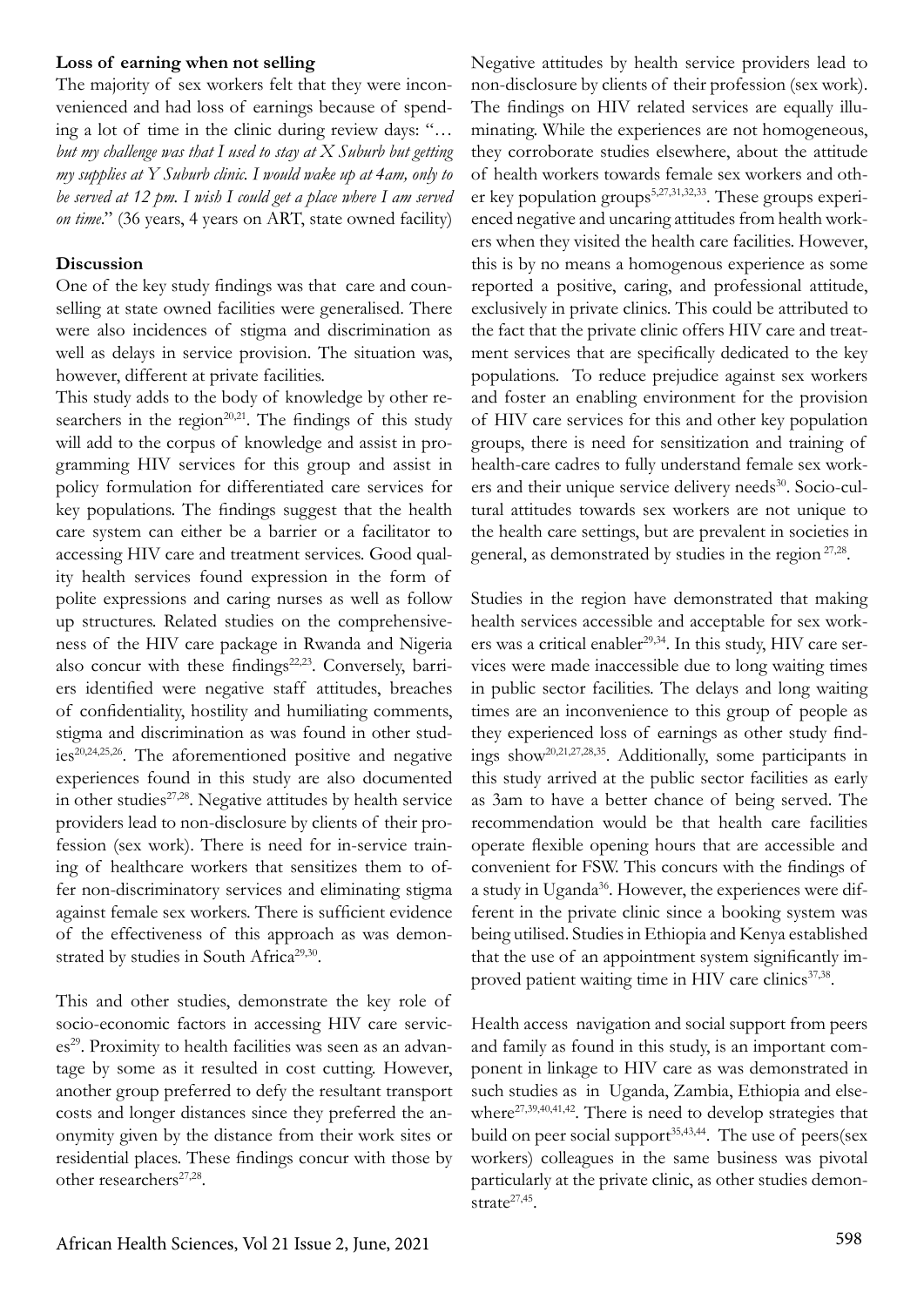According to the WHO, differentiated service is a client-centred approach that simplifies and adapts HIV services across the cascade to reflect the preferences and expectations of various groups of people living with  $HIV^{13,40,41}$ . The findings of this study, with reference to the public sector health facilities were different from what is advocated for, since counselling and care were generalised. Therefore, clinical competency training for health workers would be essential to enhance their ability to obtain relevant health history and form the basis of counselling. This is borne out by the Ethiopian experience in the Mulu MARPs (most atrisk populations to HIV infection) sex worker project which demonstrated that training and sensitising health care workers in key population friendliness and clinical competence improved linkage and retention in care<sup>46</sup>. Consistent with these findings are studies by Duby et al, Poteat et al and Geibel et al 30,47,48. In addition to this, the researchers recommend more separate sex worker friendly clinics that provide integrated HIV care services that have different and flexible operating times so as to decrease waiting times among other things<sup>33,49,50</sup>. As a mechanism of enhancing access to HIV prevention, care and treatment services, it is recommended that multiple strategies such as the use of mobile outreaches, brothel-based clinics and moonlighting for provision of services for sex workers be adopted. This is supported by experiences from studies elsewhere<sup>26,49,50,51,52</sup>. This will facilitate provision of differentiated client centred services. Finally, it would be critical for health care providers in private sex worker clinics to share best practices and lessons learnt with their public sector counterparts.

One of the limitations of the study was that it was confined to only one city and the findings may not necessarily apply to different settings. Perhaps similar studies in other cities in the country may be carried out. Another limitation was that participants below the age of 18 years were not represented in the sample making generalisability difficult.

# **Conclusion**

These findings underscore the need to design interventions that require multi-pronged approach to increase linkages to HIV care services and retention in care for sex workers. From the study, it is clear that accessing HIV care services for female sex workers is dependent on quality friendly services that are accessible, client centred and free from stigma. There is need for service providers to be empowered about the dynamics of the key population groups (sex workers) and their professional work so as to meet the health needs in a comprehensive manner.

## **Declaration**

None.

## **Acknowledgements**

We thank Sexual Rights Centre for the support provided as well as the women that participated in the study.

## **Author Contributions**

Both authors contributed to the development and further making substantial changes to the protocol. They were also involved in transcribing and analysing data. IM drafted and made significant contributions in developing the manuscript. Both authors actively participated in editing the final manuscript.

## **Funding**

None.

## **Conflict of interest**

None declared.

### **References**

1. Joint United Nations Programme on HIV/AIDS. UNAIDS 2018 DATA, Geneva: UNAIDS, 2019; p.10- 23. Available from: https://www.unaids.org/sites/default/files/media\_asset/2019-UNAIDS-data\_en.pdf. (Accessed 2 February 2020).

2. Fearon E, Chabata ST, Magutshwa S, Ndori-Mharadze T, Musemburi S, Chidawanyika H, et al. Estimating the Population Size of Female Sex Workers in Zimbabwe: Comparison of Estimates Obtained Using Different Methods in Twenty Sites and Development of a National-Level Estimate, *JAIDS Journal of Acquired Immune Deficiency Syndromes*. 2020;85 (1): 30-38. Available from: doi: 10.1097/QAI.0000000000002393. (Accessed 18 August 2020).

3. Zimbabwe Statistics Agency. 2017. Inter-Censal Demographic Health Survey, 2017. Government printers: Harare.

4. World Health Organization. Consolidated Guidelines on HIV Prevention, Diagnosis, Treatment and Care for Key Populations. World Health Organisation; 2016, p.6-7. Available from: https://www.who.int/hiv/pub/ guidelines/keypopulations-2016/en/.

(Accessed 16 August 2020)

5. Baral S, Beyrer C, Muessig K, Poteat T, Wirtz AL, Decker MR, et al. Burden of HIV among female sex workers in low-income and middle-income countries: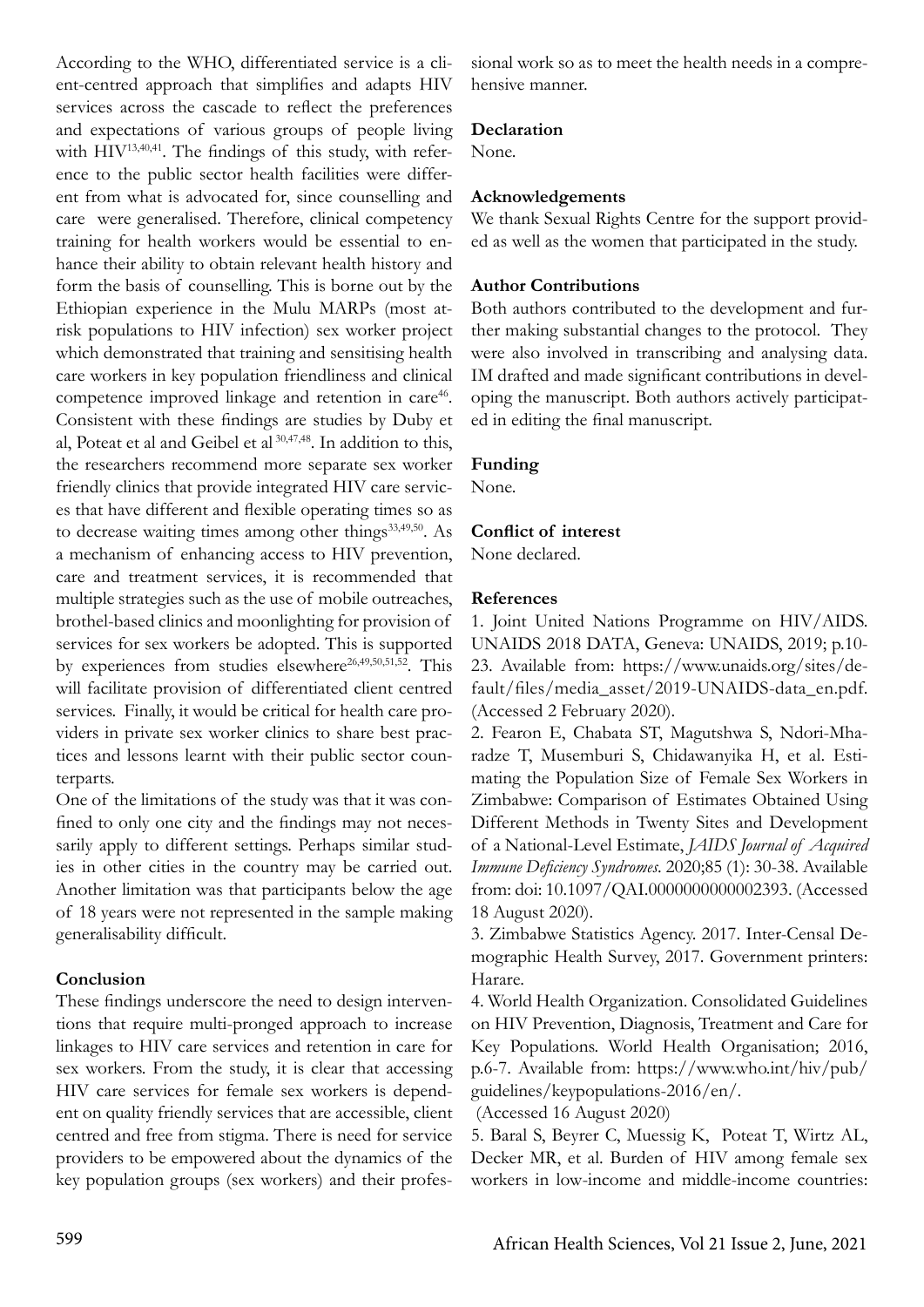a systematic review and meta-analysis. *Lancet Infect Dis*. 2012; 12(7):538-549. Available from: doi:10.1016/ S1473-3099(12)70066-X. (Accessed 13 November 2019)

6. Mountain E, Mishra S, Vickerman P, Pickles M, Gilks C, Boily MC. Antiretroviral Therapy Uptake, Attrition, Adherence and Outcomes among HIV-Infected Female Sex Workers: A Systematic Review and Meta-Analysis. *PLoS On*e. 2014;9(9): e105645. Available from :https:// doi.org/10.1371/journal.pone.0105645. (Accessed 11 November 2019)

7. Joint United Nations Programme on HIV/AIDS (UNAIDS). Communities at the Centre Defending Rights Breaking Barriers Reaching People with HIV Services, Geneva: UNAIDS, 2019; p.115-120. Available from: https://www.unaids.org/sites/default/files/media\_asset/2019-global-AIDS-update\_en.pdf. (Accessed 8 February 2020)

8. Zimbabwe National Statistics Agency. Zimbabwe Demographic Health and Survey Final Report 2015, Harare: *ZIMSTAT*, 2016; p.13-14.

9. Zimbabwe Ministry of Health and Child Care & National AIDS Council. Extended Zimbabwe National HIV and AIDS Strategic Plan (ZNASP) 2015-2020, Harare: *Government Printers*, 2018; p.42-43.

10. Hargreaves JR, Mtetwa S, Davey C, Dirawo J, Chidiya S, Benedikt C, et al. Cohort analysis of programme data to estimate HIV incidence and uptake of HIV-related services among female sex workers in Zimbabwe, 2009-14. *J Acquir Immune Defic Syndr*. 2016;72(1): e1–8. Available from: doi: 10.1097/QAI.0000000000000920. (Accessed 19 December 2019)

11. Cowan FM, Davey C, Fearon E, Mushati P, Dirawo J, Cambiano V, et al. The HIV care cascade among female sex workers in Zimbabwe: results of a population-based survey from the Sisters Antiretroviral therapy Programme for Prevention of HIV, an Integrated Response (SAPPH-IRe) Trial. J Acquir Immune Defic Syndr. 2017; 74:375–382. Available from: 10.1097/ QAI.0000000000001255. (Accessed 16 September 2019)

12. Zimbabwe Ministry of health & Child Care. Operational and Service delivery Manual for Prevention, Care and Treatment of HIV in Zimbabwe, Harare: Government Printer; 2017.

13. World Health Organization. Differentiated service delivery for key populations - men who have sex with men, sex workers, transgender people, people who inject drugs and prisoners and other people living in closed settings: A background review, Geneva: World Health Organization, 2016; p.2-9. Available from:

https://www.differentiatedcare.org/Portals/0/ adam/Content/oCtvR-Zf5kqnD-DYmcy-nQ/File/ DSD%20Key%20populations%20review.pdf. (Accessed 7 October 2019)

14. Joint United Nations Programme on HIVAIDS (UNAIDS). 2017. Data Book[pdf]. Available from:www.unaids.org. (Accessed 28 December 2020)

15. Gupta S, Granich R. National HIV care continua for key populations. *J Int Assoc Provid AIDS Care*. 2017; 16:125–132. Available from: doi: 10.1177/2325957416686195. (Accessed 7 October 2019)

16. Borbasi S, Jackson D. Navigating the Maze of Research: Enhancing Nursing and Midwifery Practice. Sydney: *Mosby Elsevier*; 2012.

17. Moule P, Goodman M. Nursing Research: An Introduction. 2nd Edition. London: *SAGE*; 2014

18. Bristowe K, Selman L, Murtagh FE. Qualitative research methods in renal medicine: an introduction. *Nephrol Dial Transplant*. 2015; 30:1424–31. Available from: doi:10.1093/ndt/gfu410. (Accessed 2 November 2019)

19. Braun V, Clark V. Using thematic analysis in psychology. *Qualitative Research in Psychology*. 2006; 3, 77- 101.: Available from: doi:10.1191/1478088706qp063oa. (Accessed 10 December 2019)

20. Mtetwa S, Busza J, Chidiya S, Mungofa S, Cowan F. You are wasting our drugs: Health service barriers to HIV treatment for sex workers in Zimbabwe. *BMC Public Health*. 2013;13(1):698–704. Available from :http:// dx.doi.org/10.1186/1471-2458-13-698. (Accessed on 15 November 2019)

21. Hunt J, Bristowe K, Chidyamatare S, Harding R. 'They will be afraid to touch you': LGBTI people and sex workers' experiences of accessing healthcare in Zimbabwe-an in-depth qualitative study. *BMJ Global Health*. 2017;2: e000168. Available from: doi:10.1136/ bmjgh-2016- 000168. (Accessed 19 November 2019)

22. Braunstein SL, van de Wijgert JH, Vyankandondera J, Kestelyn E, Ntirushwa J, Nash D. Risk factor detection as a metric of STARHS performance for HIV incidence surveillance among female sex workers in Kigali, Rwanda. *Open AIDS J*. 2012; 6:112–21. Available from :doi: 10.2174/1874613601206010112. (Accessed 16 December 2019)

23. Lawan UM, Abubakar S, Ahmed A. Risk perceptions, prevention and treatment seeking for sexually transmitted infections and HIV/AIDS among female sex workers in Kano, Nigeria. *African Journal of Reproductive Health*. 2012;16(1):61–67. Available from :https:// pubmed.ncbi.nlm.nih.gov/22783669/. (Accessed 9 December 2019)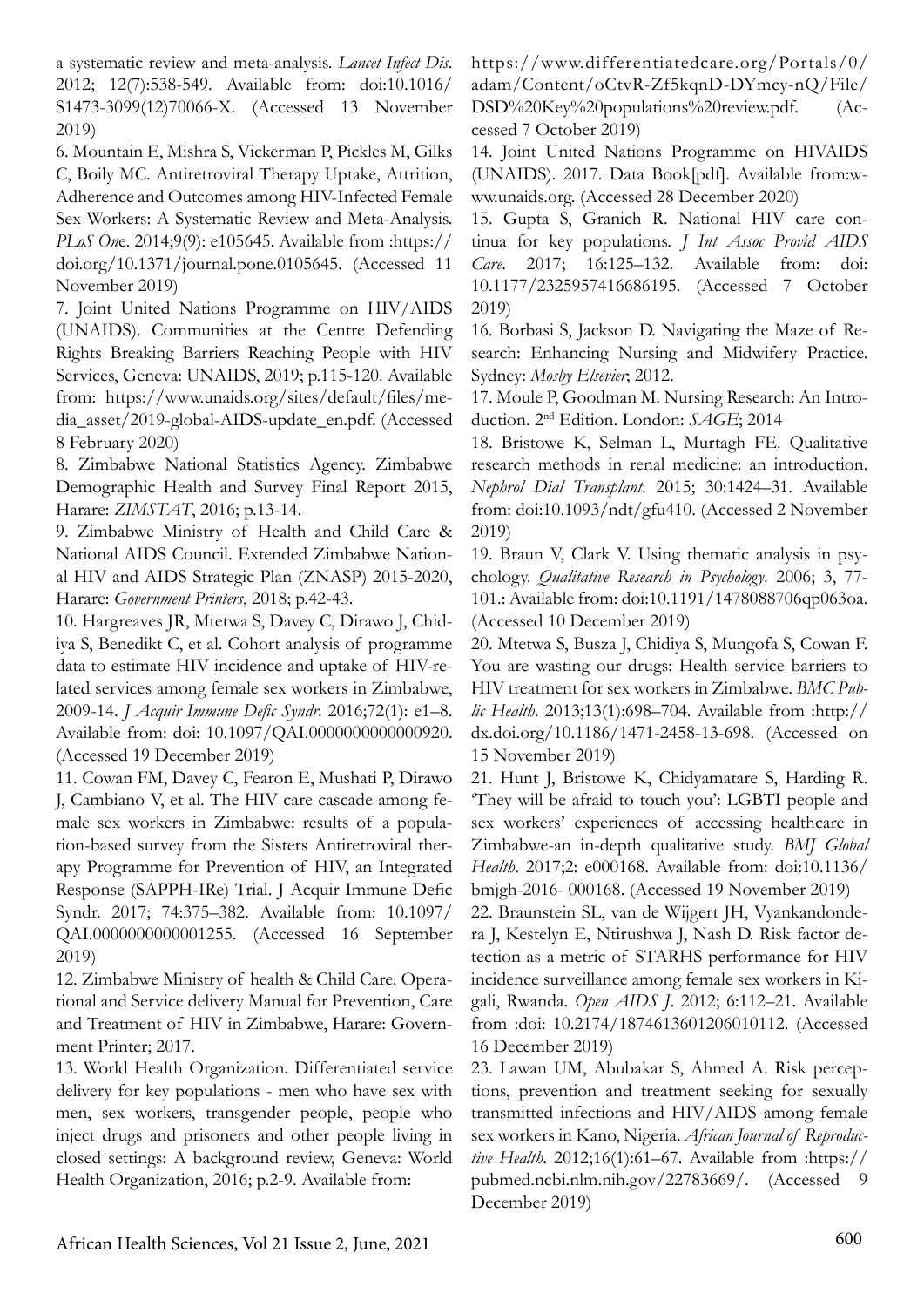24. Diabaté S, Zannou DM, Geraldo N, Chamberland A, Akakpo J, Ahouada C, et al. Antiretroviral therapy among HIV-1 infected female sex workers in Benin: A comparative study with patients from the general population. *World Journal of AIDS*. 2011;1(03):94–99. Available from :http://dx.doi.org/10.4236/wja.2011.13014. (Accessed 15 December 2019)

25. Diabaté S, Chamberland A, Zannou DM, Geraldo N, Azon-Kouanou A, Massinga-Loembe M, et al. Sexual behaviour after antiretroviral therapy initiation in female sex workers and HIV-positive patients from the general population, Cotonou, Benin. *AIDS Care*. 2013; 25(11):1426-1432. Available from: http://dx.doi.org/1 0.1080/09540121.2013.772279. (Accessed 9 December 2019)

26. Konate I, Traore L, Ouedraogo A, Sanon A, Diallo R, Ouedraogo JL, et al. Linking HIV prevention and care for community interventions among high-risk women in Burkina Faso—the ARNS 1222 'Yerelon' cohort. *J Acquir Immune Defic Syndr*. 2011 Jul 1;57 Suppl 1: S50-4. Available from: doi: 10.1097/QAI.0b013e3182207a3f. (Accessed 15 December 2019)

27. Nakanwagi S, Matovu JK, Kintu BN, Kaharuza F, Wanyenze RK. Facilitators and Barriers to Linkage to HIV Care among Female Sex Workers Receiving HIV Testing Services at a Community-Based Organization in Periurban Uganda: A Qualitative Study. *J Sex Transm Dis*. 2016; 2016:7673014. Available from: doi:10.1155/2016/7673014. (Accessed 10 December 2019)

28. Nnko S, Kuringe E, Nyato D, Drake M, Casalini C, Shao A, et al. 2019. Determinants of access to HIV testing and counselling services among female sex workers in sub-Saharan Africa: a systematic review. *BMC Public Health*. 2019;19(1),15. Available from: doi:10.1186/ s12889-018-6362-0. (Accessed 26 February 2020)

29. Duby Z, Nkosi B, Scheibe A, Brown B, Bekker LG. Scared of going to the clinic: Contextualising healthcare access for men who have sex with men, female sex workers and people use drugs in two South African cities. *S Afr J HIV Med*. 2018;19(1), a701. Available from: https://doi.org/10.4102/sajhivmed.v19i1.701. (Accessed 13 December 2019)

30. Duby Z, Fong-Jaen F, Nkosi B, Brown B, Scheibe A. 'We must treat them like all the other people': Evaluating the Integrated Key Populations Sensitivity Training Programme for Healthcare Workers in South Africa. *S Afr J HIV Med*. 2019;20(1), a909. Available from :https://doi.org/10.4102/sajhivmed.v20i1.909. (Accessed 2 February 2020)

31. Chersich MF, Luchters S, Ntaganira I, Gerbase A,

Lo YR, Scorgie F, et al. Priority interventions to reduce HIV transmission in sex work settings in sub-Saharan Africa and delivery of these services. *Journal of the International AIDS Society*. 2013; 16(1). Available from: https://doi.org/10.7448/IAS.16.1.18973. (Accessed 19 November 2019)

32. Scheibe A, Richter M, Vearey J. Sex work and South Africa's health system: Addressing the needs of the underserved. *South African Health Review*. 2016; 165–178. Available from :https://www.mahpsa.org/sex-workand-south-africas-health-system-addressing-the-needsof-the-underserved/. (Accessed 20 November 2020)

33. Chersich MF, Luchters S, Ntaganira I, Gerbase A, Lo YR, Scorgie F, et al. Priority interventions to reduce HIV transmission in sex work settings in sub-Saharan Africa and delivery of these services. *Journal of the International AIDS Society*. 2013; 16(1). Available from: https://doi.org/10.7448/IAS.16.1.18973. (Accessed 19 November 2019)

34. Scorgie F, Nakato D, Harper E, Richter M, Maseko S, Nare P, et al. We are despised in the hospitals: sex workers' experiences of accessing health care in four African countries. *Cult Health Sex*. 2013;15(4):450–465. Available from: doi:10.1080/13691058.2012.763187. (Accessed 19 November 2019)

35. Nyato D, Nnko S, Komba A, Kuringe E, Plotkin M, Mbita G, et al. Facilitators and barriers to linkage to HIV care and treatment among female sex workers in a community-based HIV prevention intervention in Tanzania: A qualitative study. *PLoS One*. 2019; 14(11): e0219032. Available from :https://doi.org/10.1371/ journal.pone.0219032. (Accessed 13 November 2019) 36. Fleming PJ, Barrington C, Perez M, Donastorg Y, Kerrigan D. HIV testing, care, and treatment, experiences among the steady male partners of female sex workers living with HIV in the Dominican Republic. *AIDS Care*. 2016;28(6),699–704. Available from: https://doi. org/10.1080/09540121.2016.1160027. (Accessed 20 December 2019)

37. Wanyenze RK, Wagner G, Alamo S, Amanyire G, Ouma J, Kwarisima D, et al. Evaluation of the efficiency of patient flow at three HIV clinics in Uganda. *AIDS Patient Care STDs*. 2010; 24: 441– 6. Available from :Crossref PubMed Web of Science®Google Scholar. (Accessed 2 June 2020)

38. Atnafu A, Haile Mariam D, Wong R, Awoke T, Wondimeneh Y. Improving Adult ART Clinic Patient Waiting Time by Implementing an Appointment System at Gondar University Teaching Hospital, Northwest Ethiopia. 2015; Volume 2015 |Article ID 892464 | 5 pages | Available from :https://doi. org/10.1155/2015/892464. (Accessed 3 June 2020)

601 African Health Sciences, Vol 21 Issue 2, June, 2021